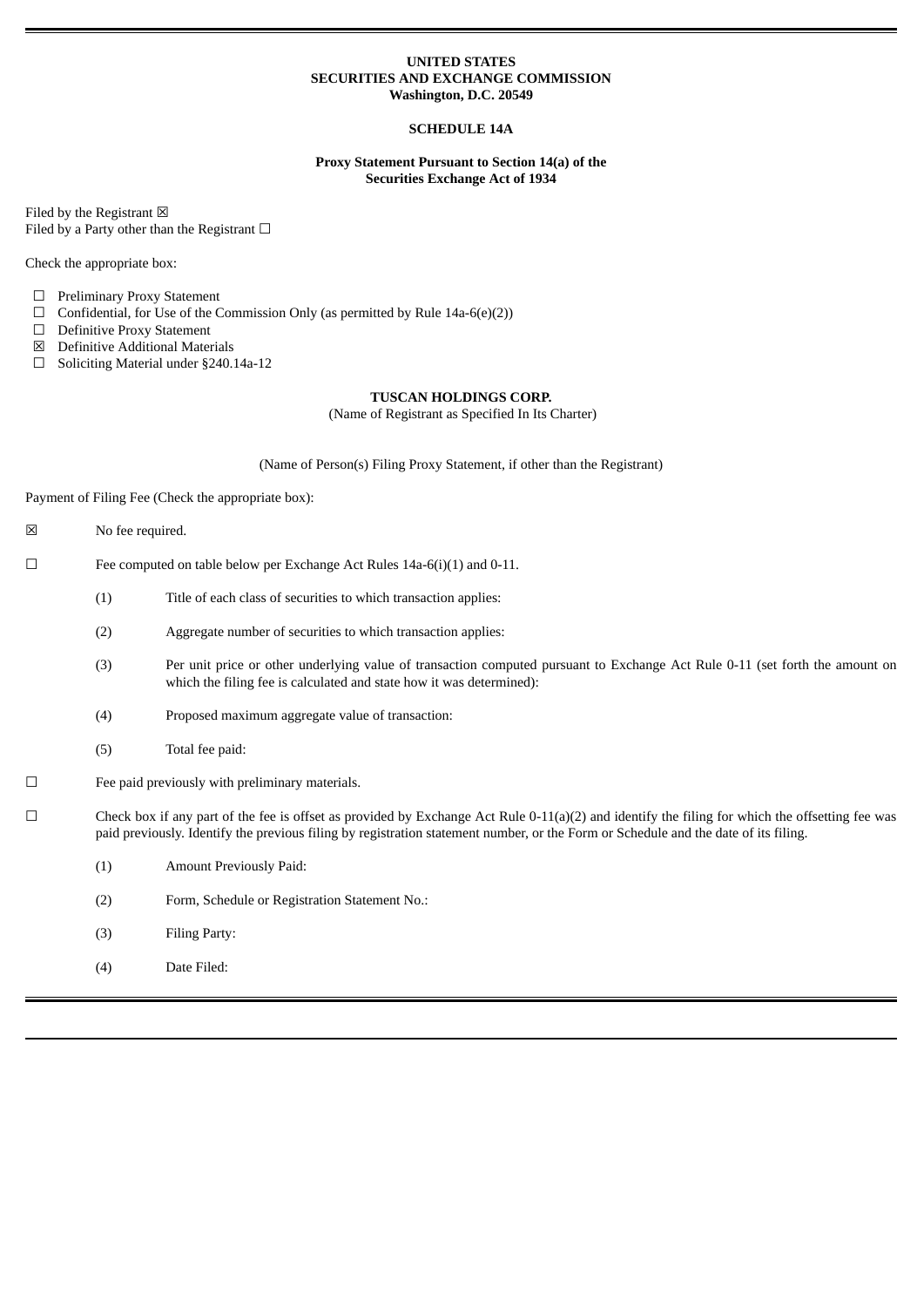# **Tuscan Holdings Corp. Announces Special Meeting of Stockholders to Approve Business Combination with Microvast, Inc.**

*• Special Meeting to be held on July 21, 2021*

· Proxy materials related to the Special Meeting will be mailed to stockholders of record as of the close of business on June 21, 2021

NEW YORK, July 6, 2021 – Tuscan Holdings Corp. (Nasdaq: THCB) ("Tuscan") today announced that it scheduled a special meeting of its stockholders (the "Special Meeting") to approve the proposed business combination with Microvast, Inc. ("Microvast"), a leading global provider of next-generation battery technologies for commercial and specialty vehicles, to be held on July 21, 2021 at 9:00 a.m. ET. Notice of the Special Meeting and related proxy materials will be mailed to all holders of record as of the close of business on June 21, 2021 (the "Record Date").

The consummation of the proposed business combination with Microvast and related items require approval at the Special Meeting by the affirmative vote of the holders of over 50% of the outstanding Tuscan shares. Only stockholders who held Tuscan shares as of the Record Date will be eligible to vote at the Special Meeting.

Stockholders that owned shares as of the Record Date are encouraged to submit their vote as soon as possible to ensure that it is represented at the Special Meeting. Stockholders should please note that if their shares are held at a brokerage firm or bank, stockholders must instruct their bank or broker to cast the vote.

Tuscan stockholders can follow this link to view the Special Meeting document: https://www.sec.gov/Archives/edgar/data/1760689/000121390021035581/defm14a\_tuscanholdings.htm

> **For assistance with voting your shares, please contact Advantage Proxy, Inc. toll free at 1-877-870-8565, collect at 1-206-870-8565 or by email to ksmith@advantageproxy.com.**

## **About Microvast**

Microvast, Inc. is a technology innovator that designs, develops and manufactures lithium-ion battery solutions. Founded in 2006 and headquartered in Houston, TX, Microvast is renowned for its cutting-edge cell technology and its vertical integration capabilities which extends from core battery chemistry (cathode, anode, electrolyte, and separator) to battery packs. By integrating the process from raw material to system assembly, Microvast has developed a family of products covering a broad breadth of market applications. More information can be found on the corporate website: www.microvast.com.

#### **About Tuscan**

Tuscan Holdings Corp. is a blank check company whose business purpose is to effect a merger, capital stock exchange, asset acquisition, stock purchase, reorganization or similar business combination with one or more businesses. Tuscan's management team is led by Stephen Vogel, Chairman and Chief Executive Officer. Tuscan is listed on Nasdaq under the ticker symbol "THCB."

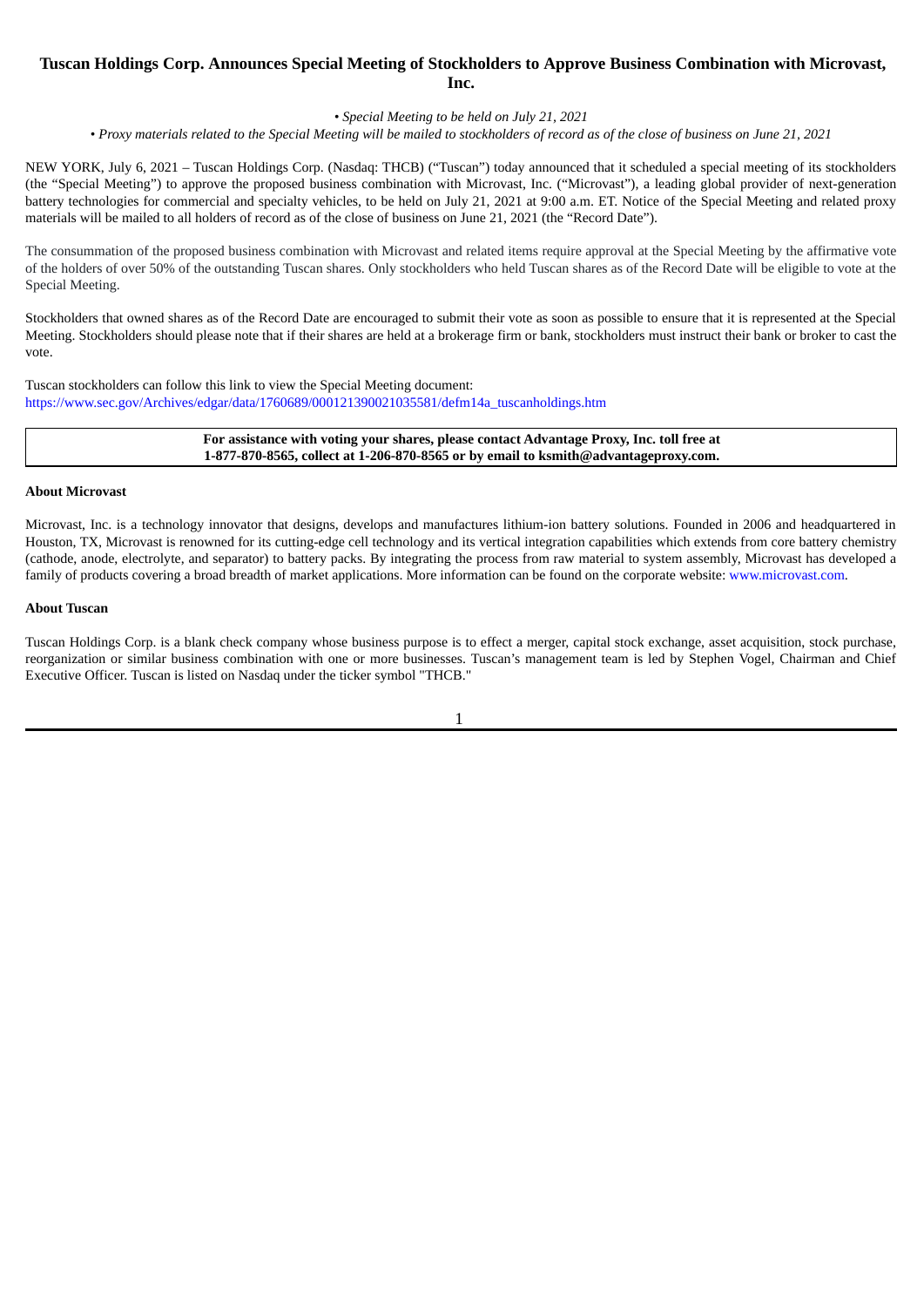#### **About InterPrivate**

InterPrivate Capital is a private investment firm that invests on behalf of a consortium of family offices. The firm's unique independent co-sponsor structure provides its investors with the deep sector expertise and transaction execution capabilities of veteran deal-makers from the world's leading private equity and venture capital firms. Affiliates of InterPrivate Capital act as sponsors, co-sponsors and advisors of SPACs, and manage a number of investment vehicles on behalf of its family office co-investors that participate in private and public opportunities, including PIPE investments in support of the firm's sponsored business combinations. For more information regarding InterPrivate Capital, please visit www.interprivate.com. For more information regarding InterPrivate's SPAC strategy, please visit www.ipvspac.com.

## **Additional Information and Where to Find It**

In connection with the proposed transaction (the "Proposed Transaction") involving Tuscan and Microvast, Tuscan intends to file relevant materials with the SEC, including a definitive proxy statement ("Merger Proxy Statement"). On July 2, 2021 Tuscan filed a definitive preliminary proxy statement with the SEC relating to the Proposed Transaction. INVESTORS AND SECURITY HOLDERS AND OTHER INTERESTED PARTIES ARE URGED TO READ THE MERGER PROXY STATEMENT FOR MORE INFORMATION ABOUT THE PROPOSED TRANSACTION WITH MICROVAST, AND TO READ ANY OTHER RELEVANT DOCUMENTS THAT ARE FILED OR WILL BE FILED WITH THE SEC, AS WELL AS ANY AMENDMENTS OR SUPPLEMENTS TO THESE DOCUMENTS, CAREFULLY AND IN THEIR ENTIRETY WHEN THEY BECOME AVAILABLE. The Merger Proxy Statement and other documents that may be filed with the SEC can be obtained free of charge from the SEC's website at www.sec.gov. These documents can also be obtained free of charge from Tuscan upon written request to Tuscan at Tuscan Holdings Corp., 135 E. 57th St., 17th Floor, New York, NY 10022.

#### **No Offer or Solicitation**

This communication is for informational purposes only and is not intended to and shall not constitute a proxy statement or the solicitation of a proxy, consent or authorization with respect to any securities in respect of the Proposed Transaction and shall not constitute an offer to sell or the solicitation of an offer to buy or subscribe for any securities or a solicitation of any vote of approval, nor shall there be any sale, issuance or transfer of securities in any jurisdiction in which such offer, solicitation or sale would be unlawful prior to registration or qualification under the securities laws of any such jurisdiction.

#### **Participants in Solicitation**

This communication is not a solicitation of a proxy from any investor or securityholder. However, Tuscan and certain of its directors and executive officers may be deemed to be participants in the solicitation of proxies in connection with the Proposed Transaction under the rules of the SEC. Information about Tuscan's directors and executive officers and their ownership of Tuscan's securities is set forth in Tuscan's filings with the SEC, including Tuscan's Annual Report on Form 10-K for the fiscal year ended December 31, 2020, which was filed with the SEC on March 25, 2021. To the extent that holdings of Tuscan's securities have changed since the amounts included in Tuscan's Annual Report, such changes have been or will be reflected on Statements of Change in Ownership on Form 4 filed with the SEC. Additional information regarding the participants is also included in the definitive Merger Proxy Statement filed on July 2, 2021. These documents can be obtained free of charge from the sources indicated above.